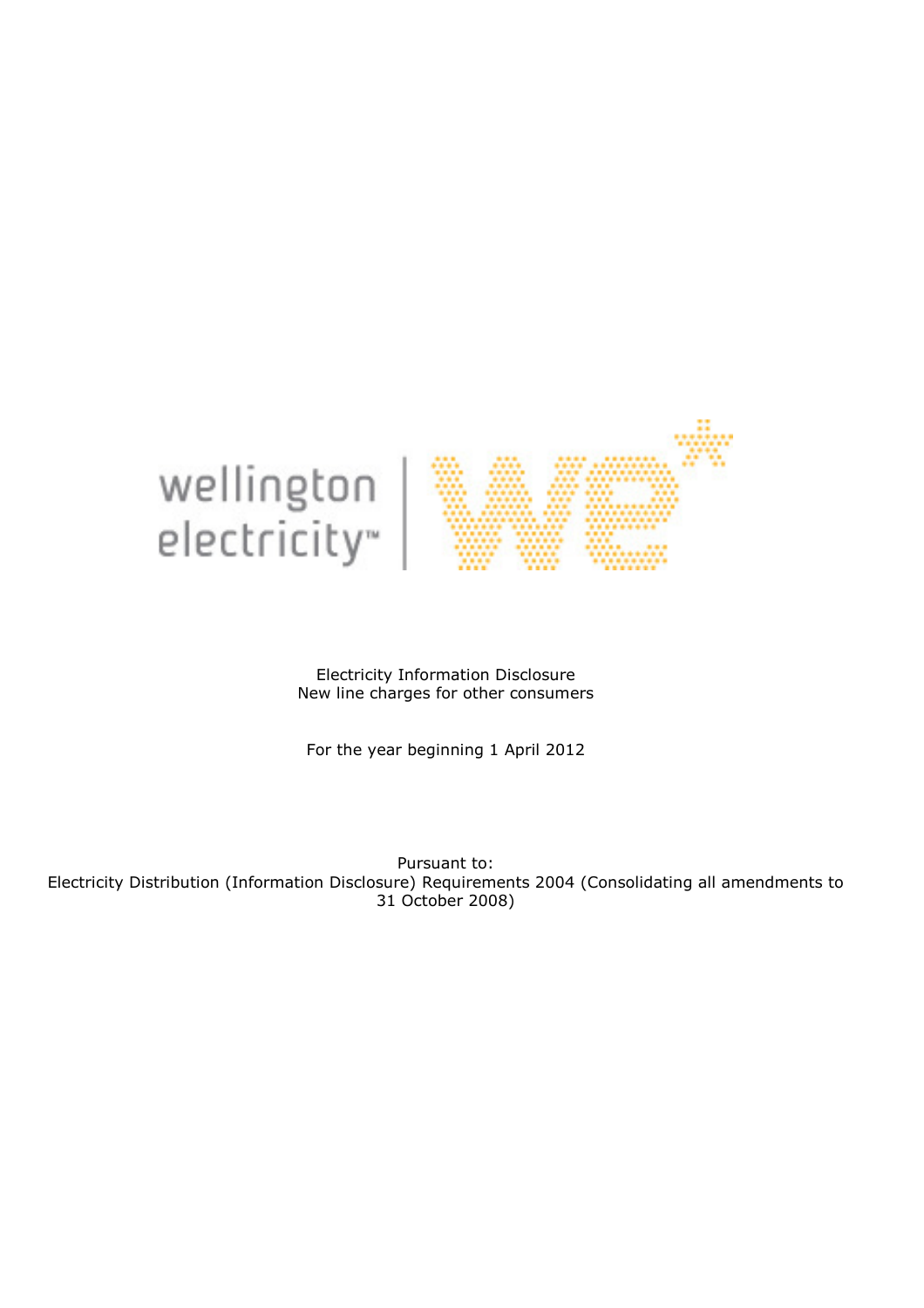## LINE CHARGE (NON-STANDARD) DISCLOSURE

Wellington Electricity Lines Limited (WELL) is required by the Electricity Distribution (Information Disclosure) Requirements 2008 (the Disclosure Requirements) to disclose its line charges under Part 4 the transitional provisions.

The information in this document was prepared by WELL after making all reasonable enquiries and to the best of its knowledge; the information complies with all relevant requirements of the Disclosure Requirements.

The information in this document is not intended by WELL to constitute an offer of services to the public.

The information is available on request at:

Chief Financial Officer Wellington Electricity Lines Limited 75 The Esplanade Petone

And on the Internet at:-

http://www.welectricity.co.nz/

In this document, words and expressions have the meaning given to them in the Electricity Information Disclosure Requirements 2004 or the Act, unless otherwise specified.